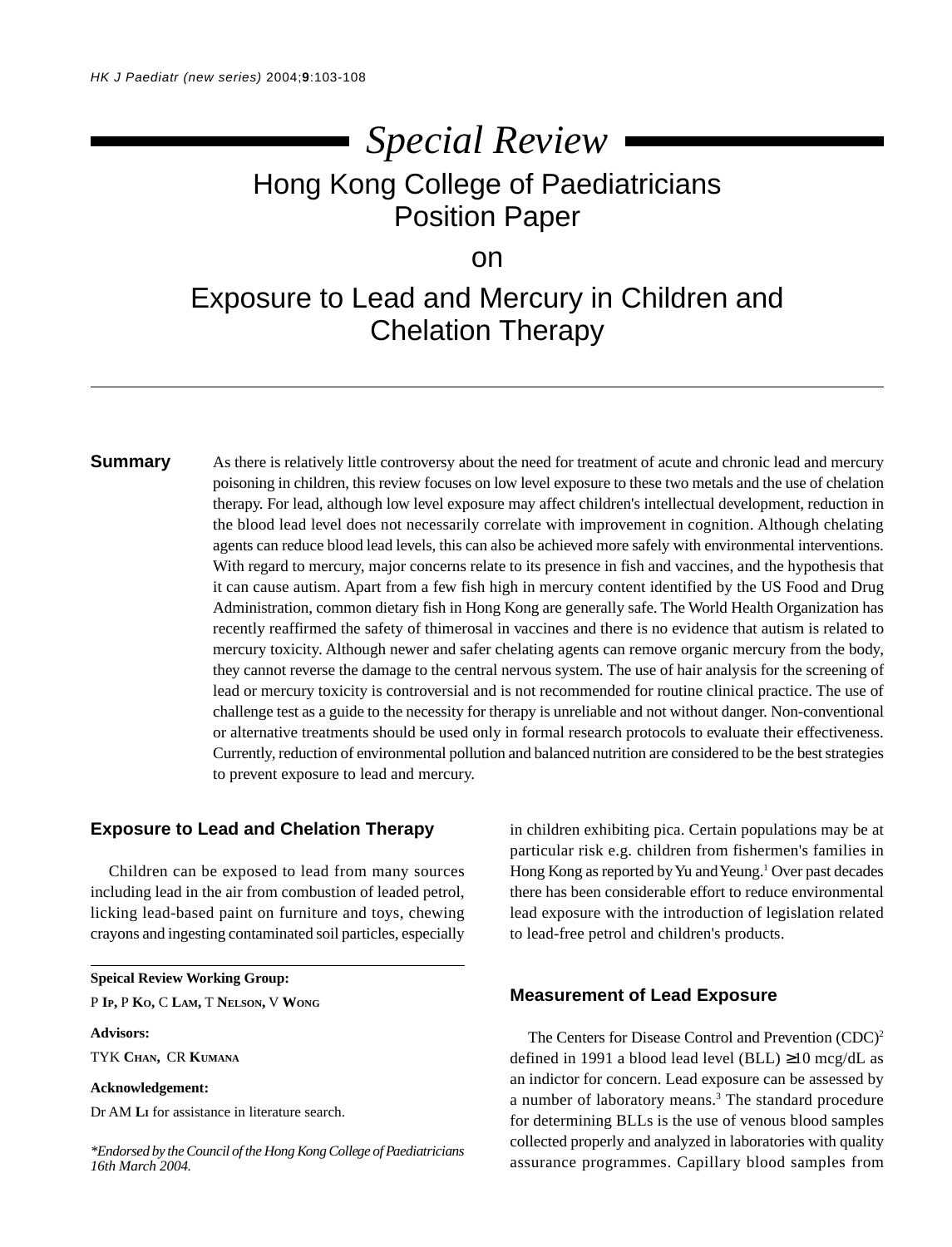finger prick can be contaminated with environmental lead, and require confirmation with a venous sample when levels are above 10 mcg/dL. The use of hair analysis for assessing lead exposure is not recommended by CDC.<sup>4</sup> The American Academy of Pediatrics (AAP)<sup>5</sup> has stated that the calcium disodium ethylenediaminetetra-acetic acid (EDTA) mobilisation (challenge) test is difficult and expensive to perform. The test has the potential to increase lead toxicity when EDTA is used alone, which has made the test "obsolete".

#### **Lead Level and Development**

Although even low levels of lead exposure may affect children's intellectual development, the threshold at which harmful effects from lead exposure occur is not clearly established. A systemic review by Pocock et al<sup>6</sup> in 1994 found that doubling the body lead burden (from 10 to 20 mcg/dL blood lead) was associated with a mean deficit in full scale IQ of around 1-2 IQ points. Other explanations for this deficit were also possible e.g. children with a lower IQ might adopt behaviours that could make them more prone to lead uptake. Locally, Chow and Tse<sup>7</sup> reported on the health status of Chinese new immigrant children and found that although 20.7% of the children had BLLs above 0.47 mmol/L (10 mcg/dL), no child had a BLL above 0.96 mmol/L (19 mcg/dL). Some of these children had symptoms, including learning difficulties, that could have been related to lead exposure but these symptoms bear no relationship with BLL.

#### **Chelation Therapy and Lead Levels**

O'Connor and Rich<sup>8</sup> in a double-blind placebo-controlled trial found that reduction of elevated BLL could be achieved with environmental remediation as well as chelation therapy with 2,3 dimercaptosuccinic acid (DMSA). However changes in cognitive test results and changes in BLLs with chelation therapy did not always correlate. An earlier observational study in 1993 by Ruff et al<sup>9</sup> reported an improvement of cognitive test scores for children with BLLs between 25 to 55 mcg/dL after chelation with EDTA (with iron therapy when indicated). Tong et al<sup>10</sup> followed a group of children from birth to 11-13 years who lived in the vicinity of a large lead smelter. From 2 years to 11-13 years, there was a fall in the mean BLL but the improvement in cognitive scores did not correlate with the degree of change

in BLLs. From 7 years to 11-13 years, cognition was slightly better among children whose BLL declined most but did not reach statistical significance.

In 2001, Rogan et al<sup>11</sup> reported for the Treatment of Leadexposed Children Trial Group the results of a randomised, placebo-controlled, double blind trial on the effect of succimer (DMSA) in over 700 children with BLLs of 20 to 44 mcg/dL. Although DMSA therapy lowered BLLs, it did not improve scores on tests of cognition, behaviour, or neuropsychological function in the children at the 36 months follow-up. In 2002, Liu et al<sup>12</sup> did another analysis of the results from the above group using change in BLL as the independent variable. By 6 months after randomisation, BLLs had fallen by similar amounts in both chelated and placebo groups despite the immediate drops in the chelated group. At the 36 months follow-up, cognitive test scores increased with a fall in BLL in the placebo group only.

CDC has a set of recommendations for action for various BLLs (Table 1).<sup>4</sup> Chelation therapy is only recommended when BLL is  $\geq$ 45 mcg/dL. The AAP<sup>3</sup> has slightly different recommendations in that if BLL is >25 mcg/dL, chelation could be considered after consultation with clinicians experienced in lead toxicity.

Chelation therapy is not without side effects. AAP reviewed the various chelating agents that have been used.<sup>5</sup> As much as 50% of patients experience side effects from dimercaprol (BAL in Oil) which has to be given intramuscularly. Significant haemolysis was reported in patients with glucose-6-phosphate dehydrogenase deficiency. EDTA has to be given parenterally and if used alone in the treatment of patients at risk for encephalopathy, there is a danger of lead redistribution from soft tissues to the central nervous system. In this situation, pre-treatment with BAL has been recommended. Slower infusion rates in patients without the risk of encephalopathy may be safer but loss of zinc could result in zinc deficiency. Careful monitoring of renal and hepatic functions is needed. DMSA can be given orally and only minimally increases the excretion of iron, zinc and calcium. Side effects include mild gastrointestinal upset, malaise, hypersensitivity reactions, transient elevation of liver enzymes and reversible neutropaenia. Adverse effects in the longer term are not yet known.

The current situation was summarised by AAP<sup>5</sup> as "Given the lack of data regarding an improvement in outcome associated with any chelation therapy and the lack of sufficient data on safety to exclude rare but potentially severe side effects, therapy for lower-level exposures should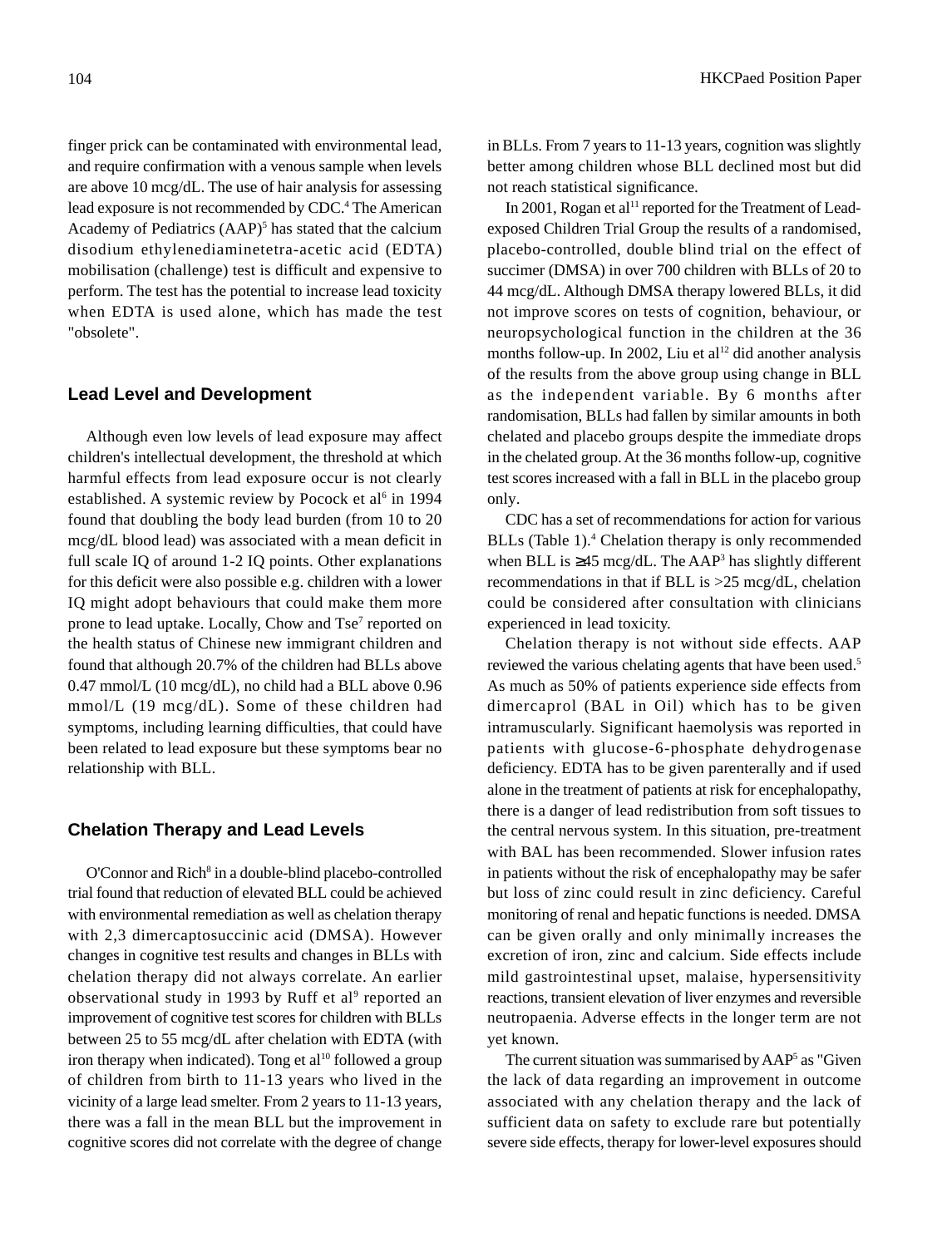| <b>Blood Lead Level (mcg/dL)</b>     |                                                                        |                                                |                                                 |                                                     |
|--------------------------------------|------------------------------------------------------------------------|------------------------------------------------|-------------------------------------------------|-----------------------------------------------------|
| $10-14$                              | $15-19$                                                                | 20-44                                          | $45-69$                                         | $\geq 70$                                           |
| Lead education                       | Lead education                                                         | Lead education                                 | Lead education                                  | Hospitalize and                                     |
| Dietary                              | Dietary                                                                | Dietary                                        | Dietary                                         | commence chelation                                  |
| Environmental                        | Environmental                                                          | Environmental                                  | Environmental                                   | therapy                                             |
| Follow-up blood lead<br>monitoring   | Follow-up blood lead<br>monitoring                                     | Follow-up blood lead<br>monitoring             | Follow-up blood lead<br>monitoring              | Proceed according to<br>actions for<br>45-69 mcg/dL |
|                                      | Proceed according to<br>actions for 20-44 mcg/dL<br>if:                | Complete history and<br>physical exam          | Complete history and<br>physical exam           |                                                     |
|                                      | A follow-up BLL is in<br>this range at least<br>3 months after initial | Lab work:<br>Hemoglobin or<br>hematocrit       | Complete neurological<br>exam                   |                                                     |
|                                      | venous test                                                            | Iron status<br>$\overline{a}$                  | Lab work:                                       |                                                     |
|                                      | or                                                                     |                                                | Hemoglobin or                                   |                                                     |
|                                      | <b>BLLs</b> increase<br>$\blacksquare$                                 | Environmental                                  | hematocrit                                      |                                                     |
|                                      |                                                                        | investigation                                  | Iron status<br>FEP or ZPP                       |                                                     |
|                                      |                                                                        | Lead hazard reduction                          |                                                 |                                                     |
|                                      |                                                                        |                                                | Environmental                                   |                                                     |
|                                      |                                                                        | Neurodevelopmental<br>monitoring               | investigation                                   |                                                     |
|                                      |                                                                        |                                                | Lead hazard reduction                           |                                                     |
|                                      |                                                                        | Abdominal X-ray (if                            |                                                 |                                                     |
|                                      |                                                                        | particulate lead ingestion                     | Neurodevelopmental                              |                                                     |
|                                      |                                                                        | is suspected) with bowel<br>decontamination if | monitoring                                      |                                                     |
|                                      |                                                                        | indicated                                      | Abdominal X-ray with                            |                                                     |
|                                      |                                                                        |                                                | bowel decontamination                           |                                                     |
|                                      |                                                                        |                                                | if indicated                                    |                                                     |
|                                      |                                                                        |                                                | Chelation therapy                               |                                                     |
|                                      | The following actions are NOT recommended at any blood lead level:     |                                                |                                                 |                                                     |
| Searching for gingival lead lines    |                                                                        |                                                | Testing of hair, teeth, or fingernails for lead |                                                     |
| Testing of neurophysiologic function |                                                                        |                                                | Radiographic imaging of long bones              |                                                     |
| Evaluation of renal function         |                                                                        |                                                | X-ray fluorescence of long bones                |                                                     |

Table 1 Summary of recommendations for children with confirmed (venous) elevated blood lead levels<sup>4</sup>

include only environmental and nutritional intervention". If chelation therapy for low-level lead exposure (BLL of 25 to 44 mcg/dL) is considered, it should be undertaken as part of a research protocol.

(except during chelation with EDTA)

### **Exposure to Mercury and Chelation Therapy**

Children can be exposed to elemental, inorganic and organic mercury. An example of elemental mercury exposure is ingestion of mercury from a broken

thermometer. This is generally not a problem to the child as the ingested mercury passes out unchanged.13 If the mercury is spilt onto the floor, it is important not to clean up the mercury using a vacuum cleaner as vapourised mercury is rapidly absorbed by the respiratory tract causing acute toxicity. Inorganic mercury in teething powders used to cause acrodynia or 'pink disease' but such teething powders are no longer used. Mercurochrome, once a common household antiseptic, could give rise to extremely high blood mercury levels and acute poisoning after ingestion of 20 ml of 2% of the compound.<sup>14</sup> The major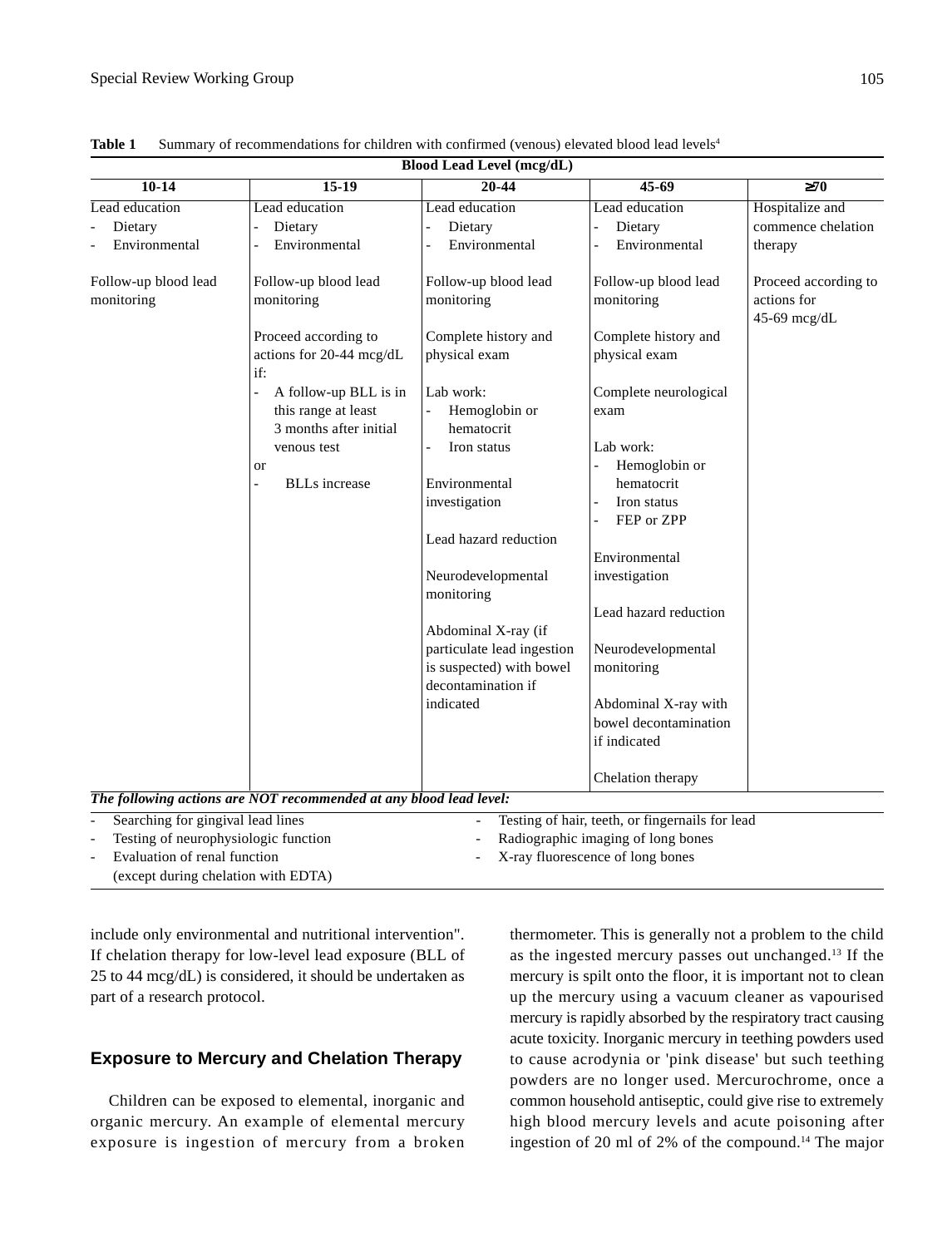organic mercury compounds of current concern are methyl and ethylmercury.

#### **Mercury in Fish**

Methylmercury is found in sea sediments and accumulates in predatory fish along the food chain. It was also used as a fungicide. Infants were brain-damaged when mothers ate heavily contaminated fish from industrial release of mercury into Minamata Bay in Japan in the 1950's and bread made from contaminated grain in Iraq in the early 1970's.

A prospective study in the Faroe Islands in the Norwegian Sea<sup>15</sup> found infants of mothers who ate small amounts of cod but had episodic feasts of pilot whale meat with a mean content of methylmercury of 1.9 ppm developed subtle neuropsychological dysfunction. Another prospective study in the Seychelles in the Indian Ocean<sup>16,17</sup> did not find similar adverse effects in infants followed up to 9 years whose mothers frequently ate fish with relatively low methylmercury content of a mean of <0.3 ppm. However the mean mercury level in mothers' hair in the Seycelles study (6.8 ppm, range: 0.5-27 ppm) was higher than that in the Faroe Islands (4.3 ppm, range: 0.2-39.1 ppm).

Although the exposure patterns to methylmercury in the mothers of the two studies were different, the US Environmental Protection Agency (EPA) has recommended a limit of mercury exposure of 0.1 mcg/kg/d as a precaution using the results of the Faroe Islands study.<sup>18</sup> The FDA<sup>19</sup> advises pregnant women, and women of childbearing age who may become pregnant, not to eat certain fish with high methylmercury content (>1 ppm) such as shark, swordfish, king mackerel or tilefish. This advice has also been extended to breast-feeding mothers and young children. Up to 12 ounces a week of other fish can be eaten with smaller portions for children. These recommendations also emphasise the benefit of fish in a balanced diet.

A Hong Kong study on environmental mercury exposure in children by Ip et  $al^{20}$  has found that more frequent fish consumption is correlated with a higher blood and hair mercury level. However another study of 29 common dietary fish in Hong Kong, whose mercury content was assessed, has shown that none exceeded the Hong Kong legal limit of  $0.5$  ppm<sup>21</sup> (Fok TF, personal communication). In June 2003, the Joint Food and Agriculture Organization of the United Nations and World Health Organization Expert Committee on Food Additives (JECFA) revised the

provisional tolerable weekly intake (PTWI) for methylmercury from 3.3 mcg to 1.6 mcg per kg body weight per week in order to sufficiently protect the foetus from exposure to methylmercury through contaminated food eaten by the pregnant mother.<sup>22</sup> As approximately 70% of total mercury in fish is methylmercury, for Hong Kong, around 0.3 kg of mackerel to 5.3 kg of white pomfret could be safely consumed per week (Fok TF personal communication).

#### **Mercury in Vaccines**

The other organic salt of mercury causing concern is ethylmercury which is metabolised from thiomersal (known as thimerosal in the USA), a preservative in vaccines. Ethylmercury was thought to have similar toxic effects to methylmercury. Ball et al<sup>23</sup> calculated that some infants may be exposed to cumulative levels of mercury during the first 6 months of life that exceeded EPA recommendation. This resulted in the removal of thimerosal from all the vaccines in the US as a precautionary measure. However further studies found that the half-life and toxicity levels of ethyl and methylmercury are different and the WHO has recently confirmed that it is safe to continue to use vaccines containing thiomersal.24

#### **Mercury and Autism**

Bernard et al<sup>25</sup> in 2001 proposed that autism is a novel form of mercury poisoning. Nelson and Bauman<sup>26</sup> reviewed the evidence for this hypothesis and concluded that mercury poisoning and autism have different clinical and neuropathological features. In Denmark, Madsen et al<sup>27</sup> noted an increase in the incidence of autism despite the discontinuation of thimerosal-containing vaccines. Hviid et al28 also found in a Danish population-based cohort study that the risk of autism and other autistic spectrum disorder (ASD) did not differ significantly between children vaccinated with vaccines with or without thimerosal. A local study by Ip et al<sup>29</sup> found no significant difference in the hair or blood mercury levels between autistic and normal children. The AAP30 in their technical report on the diagnosis and management of ASD in children affirmed the lack of any link between mercury exposure and ASD. The report also noted a lack of evidence to support chelation therapy to treat mercury toxicosis in order to improve developmental function and emphasised that chelating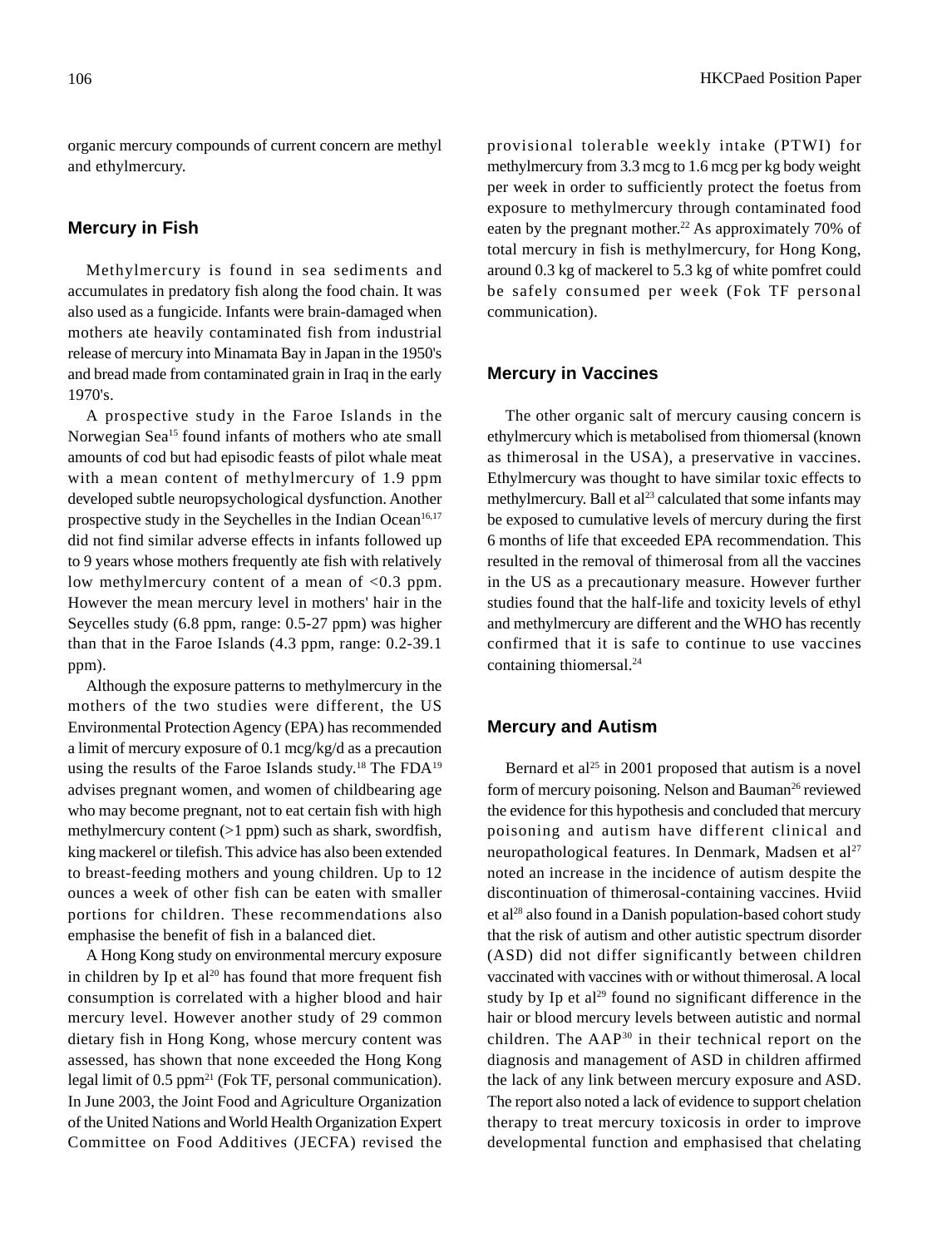agents themselves can have toxic effects and precipitate allergic reactions.

#### **Measurement of Mercury Exposure**

Interpretation of mercury levels need to take into account the type and duration of exposure. Whole blood and urine assays can be used to detect elemental and inorganic mercury exposure. For organic mercury whole blood has to be used, as it is concentrated in the erythrocytes. The reference range from a local laboratory (Prince of Wales Hospital) is less than 10 mcg/L in blood and less than 10 mcg/day in urine. Either a 24-hour urine collection or a spot urine sample adjusted for creatine output should be used. However spot urine mercury alone is very misleading as large variations may occur in the same subject, depending on the hydration state. AAP does not recommend hair analysis for diagnosis of mercury exposure because of the ease of contamination. AAP also discourages the use of provocative chelation tests which have yet to be scientifically validated.<sup>30</sup>

#### **Chelation Therapy for Mercury**

Chelation regimens for mercury were developed for acute mercury poisoning. In theory, a patient can develop subacute or chronic methylmercury poisoning because of excessive intake of fish with a relatively high methylmercury content. In western societies in which all fish sold in the market are closely monitored, there has not been a single report of chronic exposure requiring treatment.

In general a blood mercury level greater than 35 mcg/L and urine concentration over 100 mcg/L requires treatment.<sup>31</sup> As noted, 24-hour urine output or spot urine adjusted for creatine should be used. Dimercaprol and d-penicillamine have been used for chelation but are more toxic. In particular dimercaprol is not recommended for organic mercury toxicity because animal studies have shown an increase in mercury in the brain due to redistribution during treatment. DMSA and sodium dimercaptopropanesulfonate (DMPS) may be used to chelate inorganic, elemental and organic mercury and are safer than the older drugs. They are however not devoid of side effects.<sup>32</sup> Adverse effects of DMSA include gastrointestinal upset, skin rashes, increased serum transaminases, flu-like symptoms, drowsiness and dizziness, and mild to moderate neutropaenia. DMSA should be used with caution in renal impairment and hepatic disease. DMPS can produce skin rashes and increase copper and zinc excretion. The major problem for organic mercury toxicity is that although chelators may remove methyl and ethylmercury from the body, they cannot reverse the damage done to the central nervous system.<sup>13</sup> Hence when balancing the risks and benefits, there is no indication for the use of chelating agents for the treatment of low level exposure to mercury. The most effective and important therapeutic measure for managing excessive exposure to mercury is to identify and remove the source.

#### **Mineral Analysis in Hair for Lead or Mercury**

Methylmercury can be measured in hair specimens but usually in research settings with rigorous control of contamination.<sup>33</sup> Esteban et al<sup>34</sup> from CDC studied the use of hair lead concentration as a screening method for lead poisoning. The method was considered unacceptable with a sensitivity level of only 57% and with 18% of the children being classified as false negatives. Barret<sup>35</sup> found in 1985 that commercial laboratories in the US gave highly unreliable results of hair analysis for a whole range of minerals and presented potentially frightening reports to clients with various recommendations for the use of food supplements. As laboratory methods may have improved since this time, Seidel et al<sup>36</sup> performed a similar study which was reported in 2001. The study concluded that hair mineral analysis was still unreliable despite being undertaken by "Clinical Laboratory Improvement Act" certified laboratories. Certification of these laboratories was not specifically for hair analysis. The authors recommended that health care practitioners refrain from using such analyses to assess individual nutritional status or suspected environmental exposure. Drasch and Roider<sup>37</sup> assessed hair mineral analysis commercially offered in Germany and came to the same conclusion. This is also the opinion of AAP.30 Hence the routine use of hair mineral analysis for the screening for lead and mercury toxicity is not recommended.

#### **References**

- 1. Yu ECL, Yeung CY. Lead poisoning in fishermen's children. HK J Paediatr 1990;7:62-3.
- 2. Centers for Disease Control and Prevention. Preventing lead poisoning in young children: a statement by the Centers for Disease Control, October 1991. Atlanta, GA: US Dept of Health and Human Services; 1991.